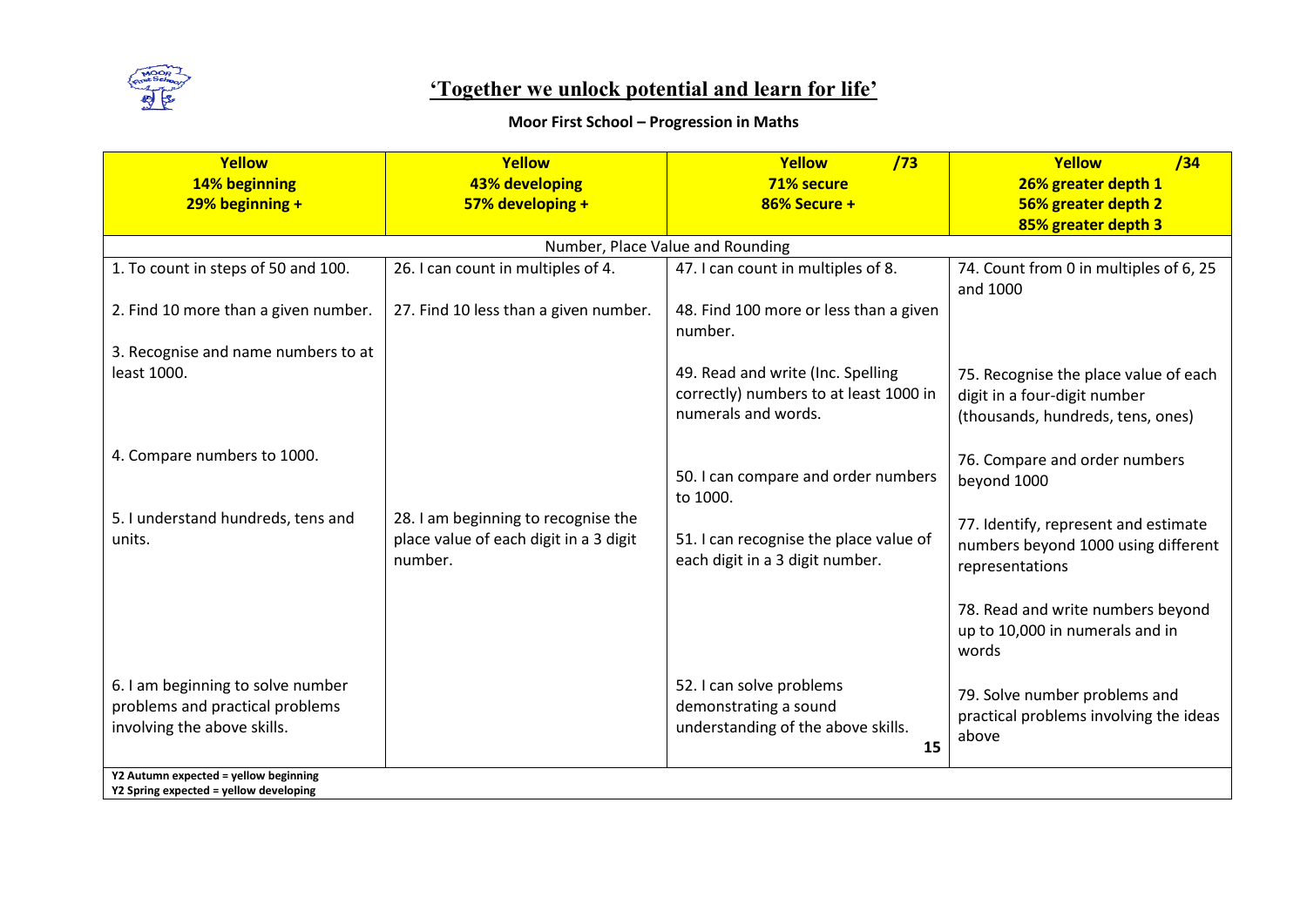

| Y2 Summer expected = yellow secure     |                                        |                                         |                                      |  |  |
|----------------------------------------|----------------------------------------|-----------------------------------------|--------------------------------------|--|--|
| <b>Addition and Subtraction</b>        |                                        |                                         |                                      |  |  |
| 7. I can mentally add and subtract a 1 | 29. I can mentally add and subtract a  | 53. I can mentally add and subtract a   | 80. Pupils continue to practise both |  |  |
| digit number to a 3 digit number.      | multiple of ten to a 3 digit number.   | multiple of 100 to a 3 digit number.    | mental methods for addition and      |  |  |
|                                        |                                        |                                         | subtraction with increasingly large  |  |  |
| 8. I can add and subtract 2 digit      | 30. I am beginning to add and          | 54. I can add and subtract 3 digit      | numbers.                             |  |  |
| numbers using the column method.       | subtract 3 digit numbers using the     | numbers using the column method.        |                                      |  |  |
|                                        | column method (not stealing the        |                                         | 81. Pupils continue to practise both |  |  |
|                                        | tens).                                 |                                         | mental methods for addition and      |  |  |
|                                        |                                        |                                         | subtraction with increasingly large  |  |  |
| 9. I am beginning to make sensible     |                                        | 55. I can use the inverse operations to | numbers.                             |  |  |
| estimates for my calculations.         | 31. I can estimate sensible answers to | check answers to calculations. (e.g.    |                                      |  |  |
|                                        | a calculation                          | 734 - 252 = 482 because 482+252=        | 82. Use inverse operations to check  |  |  |
|                                        |                                        | 734).                                   | answers to a calculation with        |  |  |
| 10. I am beginning to apply my         |                                        |                                         | numbers up to 4 digits.              |  |  |
| knowledge of the above skills to solve |                                        | 56. I can apply my knowledge of the     |                                      |  |  |
| problems.                              |                                        | above skills to solve more complex      |                                      |  |  |
|                                        |                                        | problems, including finding missing     | 83. Begin to solve addition and      |  |  |
|                                        |                                        | numbers.                                | subtraction two-step problems in     |  |  |
|                                        |                                        |                                         | contexts, deciding which operations  |  |  |
|                                        |                                        |                                         | and methods to use and why.          |  |  |
|                                        |                                        |                                         |                                      |  |  |
|                                        |                                        |                                         |                                      |  |  |
|                                        |                                        |                                         |                                      |  |  |
|                                        |                                        |                                         |                                      |  |  |
|                                        |                                        |                                         |                                      |  |  |
|                                        |                                        |                                         |                                      |  |  |
|                                        |                                        |                                         |                                      |  |  |
|                                        |                                        | 11                                      |                                      |  |  |
|                                        |                                        |                                         |                                      |  |  |
|                                        |                                        |                                         |                                      |  |  |
|                                        |                                        |                                         |                                      |  |  |
|                                        |                                        |                                         |                                      |  |  |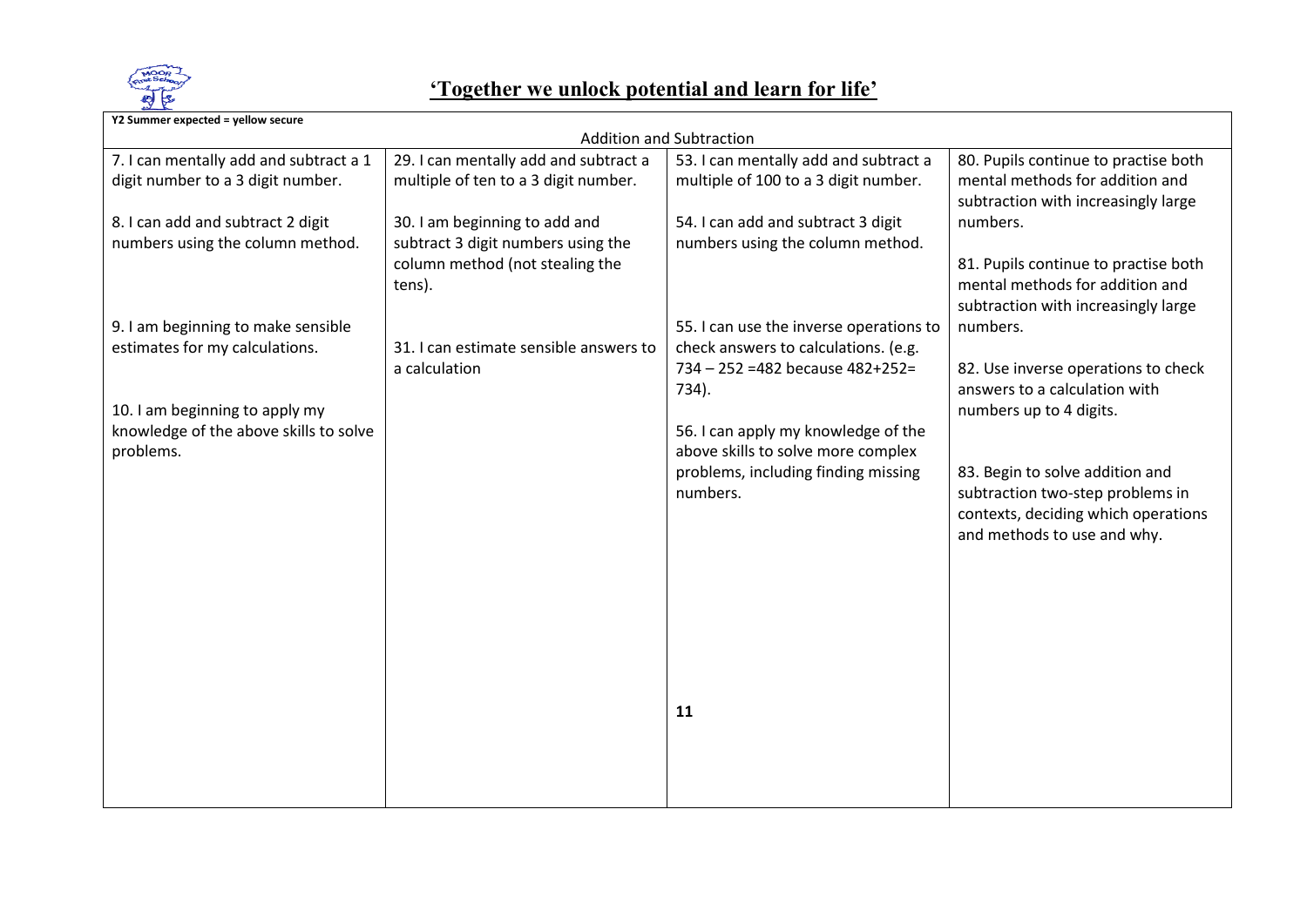

| <b>Multiplication and Division</b>                                                             |                                                                   |                                                                                                  |                                                                                                                                                                                                                 |  |
|------------------------------------------------------------------------------------------------|-------------------------------------------------------------------|--------------------------------------------------------------------------------------------------|-----------------------------------------------------------------------------------------------------------------------------------------------------------------------------------------------------------------|--|
| 11. To recall and use the                                                                      | 32. To recall and use the                                         | 57. To recall and use the                                                                        | 84. Recall and use multiplication and                                                                                                                                                                           |  |
| multiplication and division facts for                                                          | multiplication and division facts for                             | multiplication and division facts for                                                            | division facts for the 3, 4, 6 and 8, 9                                                                                                                                                                         |  |
| the 3 times table. (E.g. 4x3=12 and                                                            | the 4 times table. (E.g. 6x4=24 and                               | the 8 times table. (E.g. 4x8=32 and                                                              | and 11 multiplication tables.                                                                                                                                                                                   |  |
| $12 \div 3 = 4$ ).                                                                             | $24 \div 6 = 4$ ).                                                | $32 \div 8 = 4$ ).                                                                               |                                                                                                                                                                                                                 |  |
| 12. I am beginning to use the grid<br>method to multiply a 2 digit number<br>by 2, 3, 5 or 10. |                                                                   | 58. I confidently use the grid method<br>to multiply a 2 digit number by 2, 3, 4,<br>5, 8 or 10. | 85. Write and calculate mathematical<br>statements for multiplication and<br>division using the multiplication<br>tables that they know, including for<br>two-digit numbers times one-digit                     |  |
| 13. I can use a number line to divide a                                                        | 33. I am beginning to use the bus                                 | 59. I can use the bus shelter method                                                             | numbers, using mental and formal                                                                                                                                                                                |  |
| 2 digit number by 2, 3, 5 or 10.                                                               | shelter method to divide a 2 digit<br>number by 2, 3, 4, 5 or 10. | to divide a 2 digit number by 2, 3, 4,<br>5, 8 or 10.                                            | written methods.                                                                                                                                                                                                |  |
| 14. Solve problems involving                                                                   |                                                                   |                                                                                                  | 86. Confidently solve problems,                                                                                                                                                                                 |  |
| multiplication and division.                                                                   |                                                                   | 60. Solve problems involving<br>multiplication, division, missing<br>numbers and scaling.        | including missing number problems,<br>involving multiplication and division,<br>including positive integer scaling<br>problems and correspondence<br>problems in which n objects are<br>connected to m objects. |  |
|                                                                                                |                                                                   |                                                                                                  |                                                                                                                                                                                                                 |  |
|                                                                                                |                                                                   |                                                                                                  |                                                                                                                                                                                                                 |  |
|                                                                                                |                                                                   |                                                                                                  |                                                                                                                                                                                                                 |  |
|                                                                                                |                                                                   |                                                                                                  |                                                                                                                                                                                                                 |  |
|                                                                                                |                                                                   |                                                                                                  |                                                                                                                                                                                                                 |  |
|                                                                                                |                                                                   | 10                                                                                               |                                                                                                                                                                                                                 |  |
|                                                                                                |                                                                   |                                                                                                  |                                                                                                                                                                                                                 |  |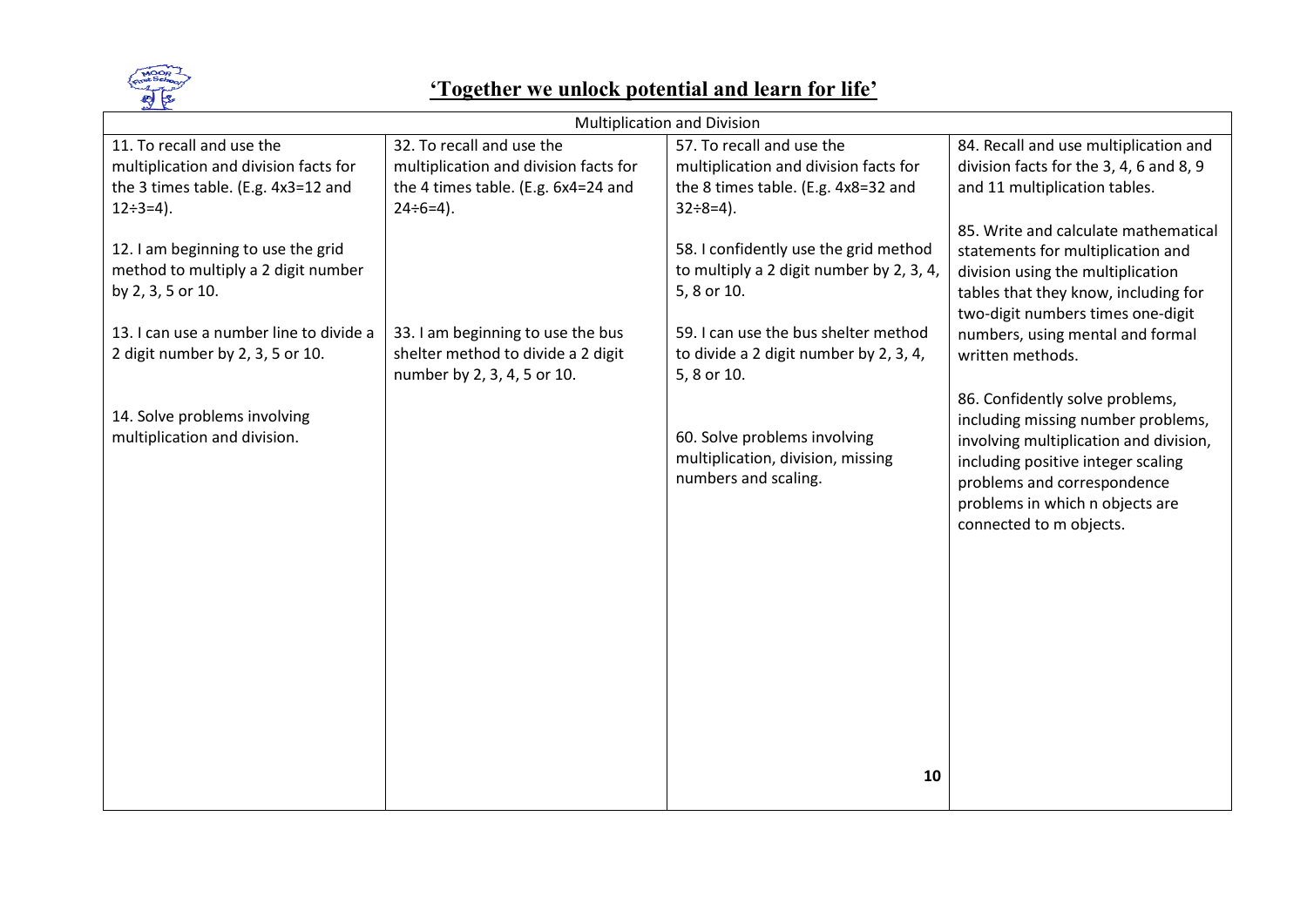| Fractions, Decimals and Percentages                                  |                                                                                                                                                                                                     |                                                                                                                                                                                                                                                     |                                                                                                                                                                                                                                                                                                                                                                                                                                                                                                                                                                                                                                                                                                                                                                                       |  |
|----------------------------------------------------------------------|-----------------------------------------------------------------------------------------------------------------------------------------------------------------------------------------------------|-----------------------------------------------------------------------------------------------------------------------------------------------------------------------------------------------------------------------------------------------------|---------------------------------------------------------------------------------------------------------------------------------------------------------------------------------------------------------------------------------------------------------------------------------------------------------------------------------------------------------------------------------------------------------------------------------------------------------------------------------------------------------------------------------------------------------------------------------------------------------------------------------------------------------------------------------------------------------------------------------------------------------------------------------------|--|
| 15. Understand when dividing into ten                                | 34. I can count up in tenths to find                                                                                                                                                                | 61. I can count down in tenths to find                                                                                                                                                                                                              | 87. Count up in hundredths; recognise                                                                                                                                                                                                                                                                                                                                                                                                                                                                                                                                                                                                                                                                                                                                                 |  |
| equal parts the answer will be in                                    | fractions of numbers. (E.g. What is                                                                                                                                                                 | fractions of numbers.                                                                                                                                                                                                                               | that hundredths arise when dividing                                                                                                                                                                                                                                                                                                                                                                                                                                                                                                                                                                                                                                                                                                                                                   |  |
| tenths (Eg. 60÷10=6 so 1/10 of 60 is                                 | 3/10 of 60? 60÷10=6. Then 3x6=18 so<br>3/10 Fegsther <i>Memplork</i> potential and learn for life'                                                                                                  |                                                                                                                                                                                                                                                     | an object by one hundred and dividing                                                                                                                                                                                                                                                                                                                                                                                                                                                                                                                                                                                                                                                                                                                                                 |  |
| $6.)$ $\frac{1}{2}$ $\frac{1}{2}$                                    |                                                                                                                                                                                                     |                                                                                                                                                                                                                                                     | tenths by ten and use these in a                                                                                                                                                                                                                                                                                                                                                                                                                                                                                                                                                                                                                                                                                                                                                      |  |
|                                                                      | the bottom number, times by the top.)                                                                                                                                                               |                                                                                                                                                                                                                                                     | growing variety of problems.                                                                                                                                                                                                                                                                                                                                                                                                                                                                                                                                                                                                                                                                                                                                                          |  |
| 16. I can order and compare fractions<br>with the same denominators. | 35. I am beginning to recognise, find<br>and write fractions of numbers and<br>shapes.<br>36. I can add and subtract fractions<br>with the same denominator within<br>one whole. (e.g. 5/7+1/7=6/7) | 62. I can recognise, find and write<br>fractions of numbers and shapes.<br>63. I understand and can show<br>equivalent fractions with small<br>denominators. (E.g. 2/3 is equal to<br>4/6.<br>64. I can solve problems involving<br>fractions.<br>9 | 88. Recognise, find and write fractions<br>of a discrete set of objects: unit<br>fractions and non-unit fractions with<br>larger denominators and use these in<br>a growing variety of problems.<br>89. Recognise and use fractions as<br>numbers: unit fractions and non-unit<br>fractions with larger denominators<br>and use these in a growing variety of<br>problems.<br>90. Recognise and show, using<br>diagrams, families of equivalent<br>fractions and use these in a growing<br>variety of problems.<br>91. Add fractions with the same<br>denominator beyond one whole and<br>use these in a growing variety of<br>problems.<br>92. Begin to recognise there is<br>equivalence between fractions and<br>decimals.<br>93. Solve problems that involve all of<br>the above. |  |
|                                                                      |                                                                                                                                                                                                     |                                                                                                                                                                                                                                                     |                                                                                                                                                                                                                                                                                                                                                                                                                                                                                                                                                                                                                                                                                                                                                                                       |  |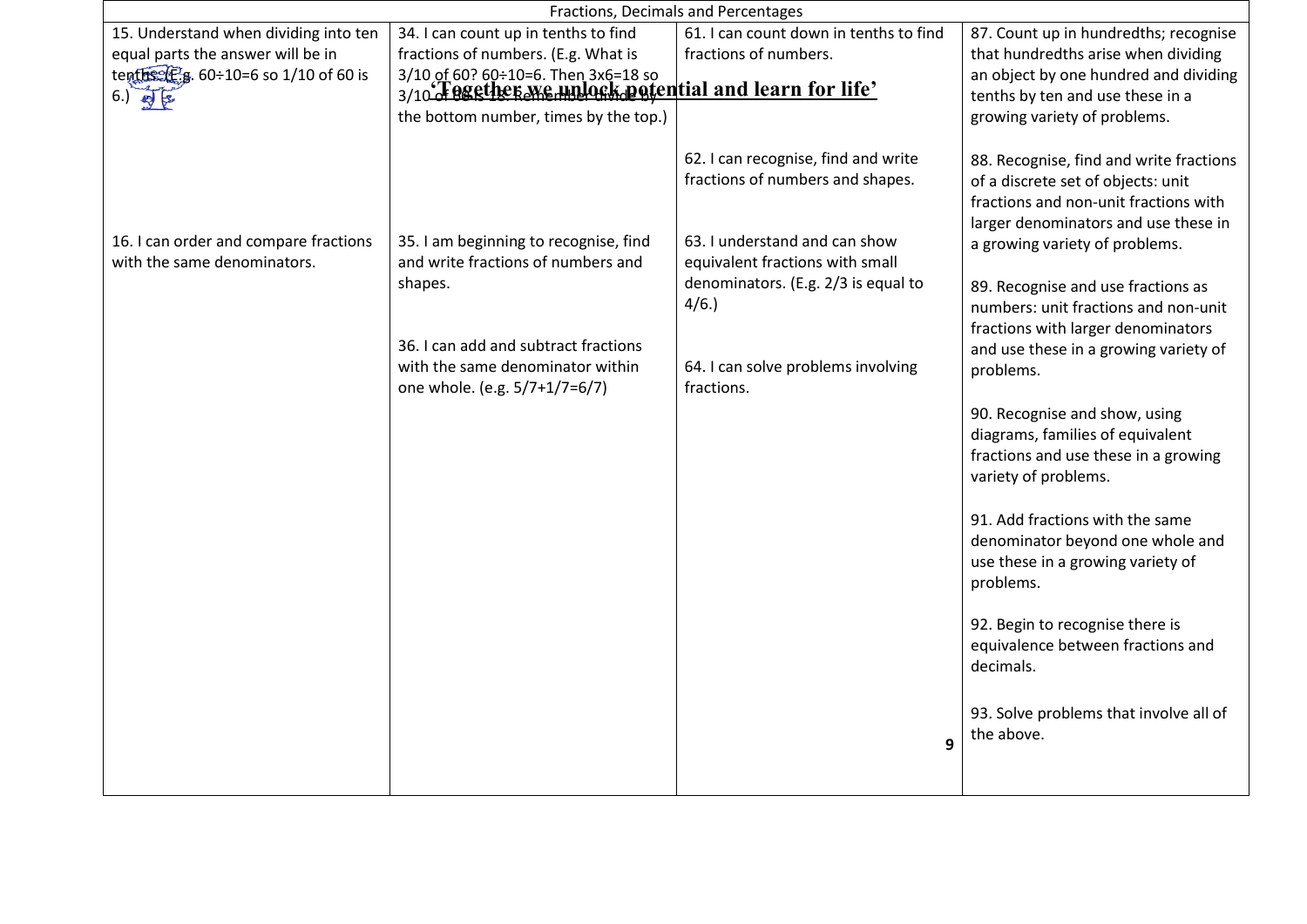

| Measurement                            |                                         |                                          |                                                                                       |
|----------------------------------------|-----------------------------------------|------------------------------------------|---------------------------------------------------------------------------------------|
| 17. I can accurately measure length,   | 37. I can compare and add               | 65. I can subtract measurements of       | 94. I can measure and compare, selecting                                              |
| $(m, cm, mm)$ , mass $(kg, g)$ and     | measurements of length, mass and        | length, mass and volume.                 | the appropriate tools and units; add and                                              |
| volume/capacity (I, ml).               | volume.                                 |                                          | subtract using mixed units and equivalence<br>of units e.g. 75cm and $\frac{1}{2}$ m. |
|                                        |                                         |                                          |                                                                                       |
| 18. I am beginning to measure the      | 38. I can measure the perimeter of 2D   |                                          | 95. I can measure and calculate the                                                   |
| perimeter of 2D shapes.                | shapes.                                 |                                          | perimeter of simple 2-D shapes accurately.                                            |
|                                        |                                         |                                          |                                                                                       |
| 19. I can add amounts of money.        | 39. I can subtract amounts of money.    | 66. I can add and subtract amounts of    | 96. I can add and subtract amounts of                                                 |
|                                        |                                         | money to give change using £ and p in    | money including mixed units and give<br>change in manageable amounts.                 |
|                                        |                                         | practical contexts.                      |                                                                                       |
|                                        | 40. Compare durations of events, for    |                                          | 97. I can confidently apply knowledge of                                              |
| 20. Know the number of seconds in a    | example to calculate time taken by      | 67. I am beginning to tell the time on a | time, including using Roman numerals, 12-                                             |
| minute and the number of days in       | particular events or tasks.             | 12 hour digital clock.                   | hour and 24-hour, to a wide range of                                                  |
| each month, year and leap year.        |                                         |                                          | practical contexts; convert between 12-hour<br>and 24-hour clocks.                    |
|                                        |                                         |                                          |                                                                                       |
| 21. I am beginning to tell the time to |                                         | 68. Estimate and read time with          | 98. Estimate and read time with accuracy to                                           |
| the minute on an analogue clock. (e.g. | 41. To tell and write the time on an    | increasingly accuracy to the nearest     | the nearest minute; record and compare                                                |
| "It's seventeen minutes past three."). | analogue clock, including using roman   | minute.                                  | time in terms of seconds, minutes, hours                                              |
|                                        | numerals from I to XII. I am beginning  |                                          | and days;<br>Confidently use vocabulary such as a.m. /                                |
|                                        | to tell and write the time on a digital | 69. Record and compare time in terms     | p.m., morning, afternoon, noon and                                                    |
|                                        | clock.                                  | of seconds, minutes and hours.           | midnight.                                                                             |
|                                        |                                         |                                          |                                                                                       |
|                                        |                                         |                                          | 99. Know and apply knowledge of the                                                   |
|                                        |                                         |                                          | number of seconds in a minute and the                                                 |
|                                        |                                         |                                          | number of days in each month, year and<br>leap year to a wide range of applications.  |
|                                        |                                         |                                          |                                                                                       |
|                                        |                                         |                                          | 100. Confidently compare durations of                                                 |
|                                        |                                         |                                          | events given in a range of formats.                                                   |
|                                        |                                         |                                          |                                                                                       |
|                                        |                                         | 15                                       |                                                                                       |
|                                        |                                         |                                          |                                                                                       |
|                                        |                                         |                                          |                                                                                       |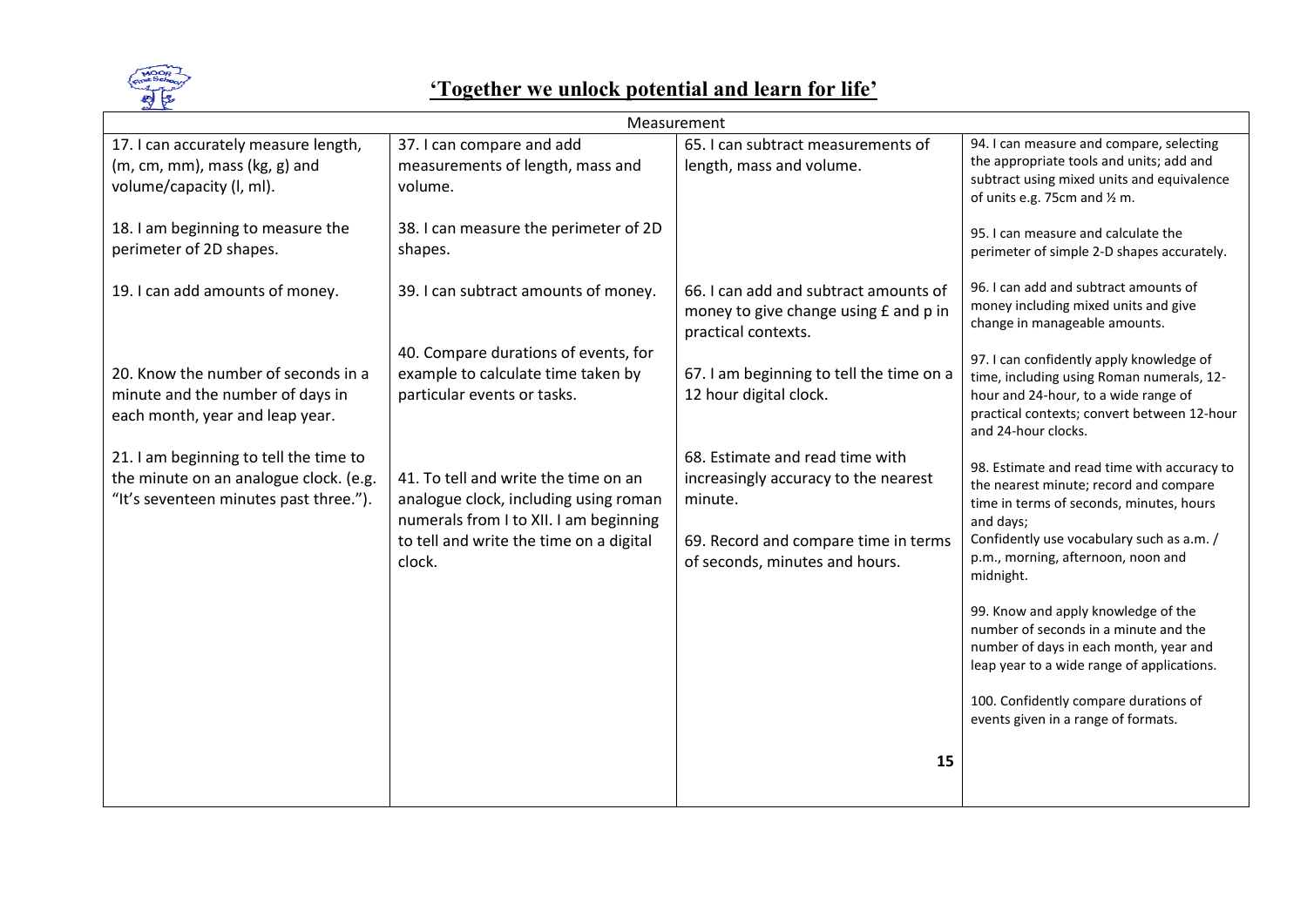

| Geometry: Properties of Shapes.                                                       |                                                                                                                                             |                                                                                         |                                                                                                                                                                                |
|---------------------------------------------------------------------------------------|---------------------------------------------------------------------------------------------------------------------------------------------|-----------------------------------------------------------------------------------------|--------------------------------------------------------------------------------------------------------------------------------------------------------------------------------|
| 22. I can draw 2D shapes.                                                             | 42. I can make 3D shapes using<br>modelling materials.                                                                                      | 70. I can recognise 3D shapes in<br>different orientations and describe<br>them.        | 101. Describe, with appropriate<br>vocabulary, the properties of 2- D and<br>3-D shapes, when presented in a<br>range of formats, using my knowledge<br>of lengths and angles. |
| 23. I recognise that angles are a<br>property of shape or a description of a<br>turn. | 43. I can identify right angles and<br>recognise that two right angles make a<br>half-turn, 3 make three quarters and 4<br>a complete turn. | 71. I am able to identify if angles are<br>greater than or less than a right<br>angles. | 102. Recognise that angles are a<br>property of shape or a description of a<br>turn and can be measured in degrees<br>or as a fraction both clockwise and<br>anticlockwise.    |
|                                                                                       | 44. I can identify horizontal and<br>vertical lines.                                                                                        | 72. I can identify pairs of<br>perpendicular and parallel lines.                        | 103. Demonstrate secure<br>understanding that two right angles =<br>$180^\circ$ = 1/ <sub>2</sub> turn and three right angles =<br>$270^{\circ}$ = $\frac{3}{4}$ turn.         |
|                                                                                       |                                                                                                                                             |                                                                                         | 104. Classify angles according to their<br>size.                                                                                                                               |
|                                                                                       |                                                                                                                                             |                                                                                         | 105. Apply knowledge of horizontal,<br>vertical, parallel and perpendicular<br>lines to shape using correct<br>mathematical vocabulary.                                        |
|                                                                                       |                                                                                                                                             | 8                                                                                       |                                                                                                                                                                                |